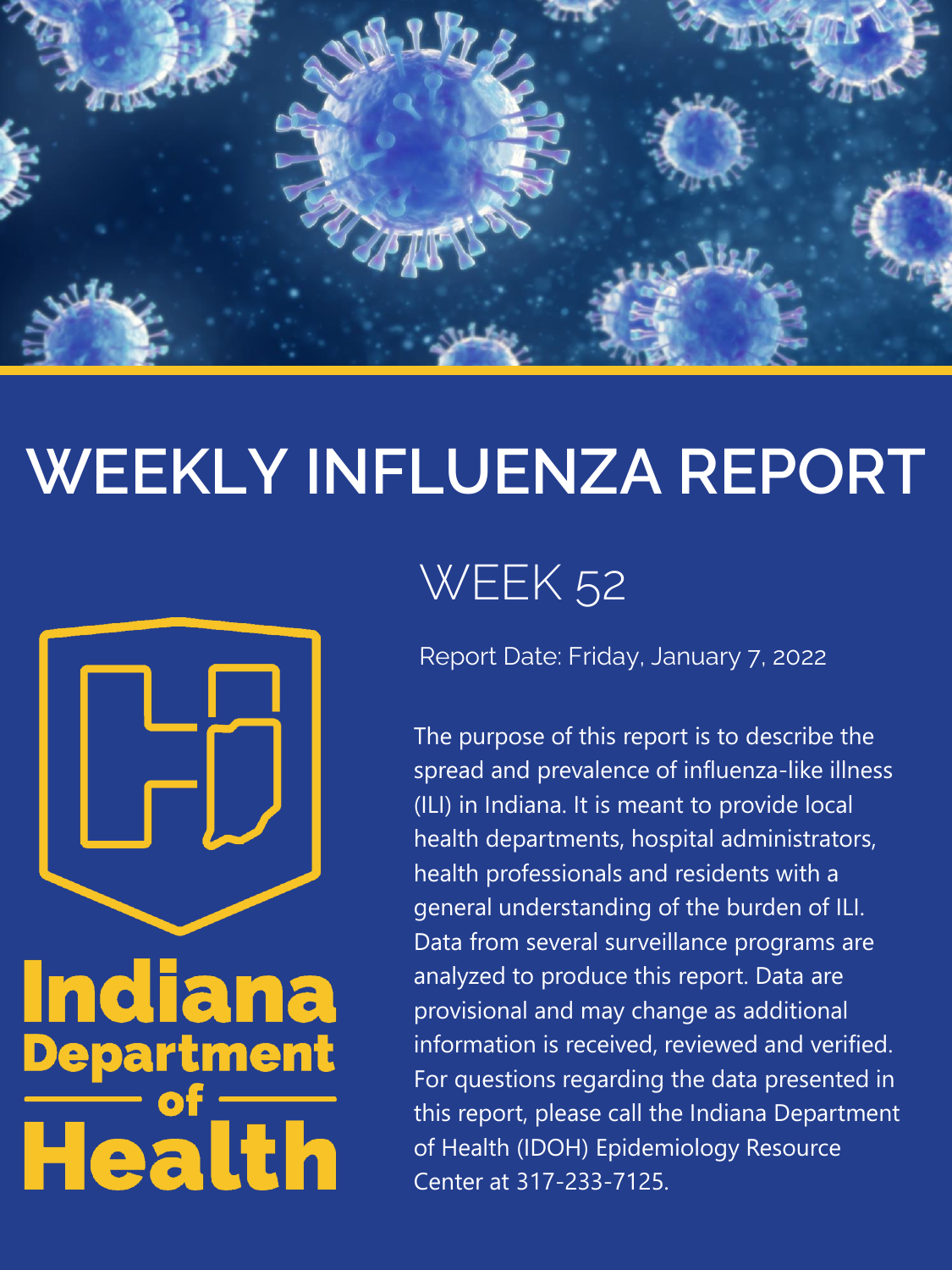### **Weekly Overview**

| *Influenza-like illness – Week ending January 1, 2022                             |       |  |  |
|-----------------------------------------------------------------------------------|-------|--|--|
| <b>ILI Activity Code</b>                                                          | High  |  |  |
| Percent of ILI reported by sentinel outpatient providers                          | 3.24% |  |  |
| Percent of ILI reported by emergency department & urgent<br>care chief complaints | 3.32% |  |  |
| Percent positivity of influenza specimens tested at IDOH                          | 44%   |  |  |
| Number of influenza-associated deaths this season                                 | 5     |  |  |
| Number of long-term care facility outbreaks this season                           | 4     |  |  |

*\*The ongoing COVID-19 pandemic may impact Indiana's sentinel and syndromic ILI data. Reporting of ILI geographic distribution and school-wide outbreaks of influenza have been suspended for the duration of the 2021-2022 influenza season.*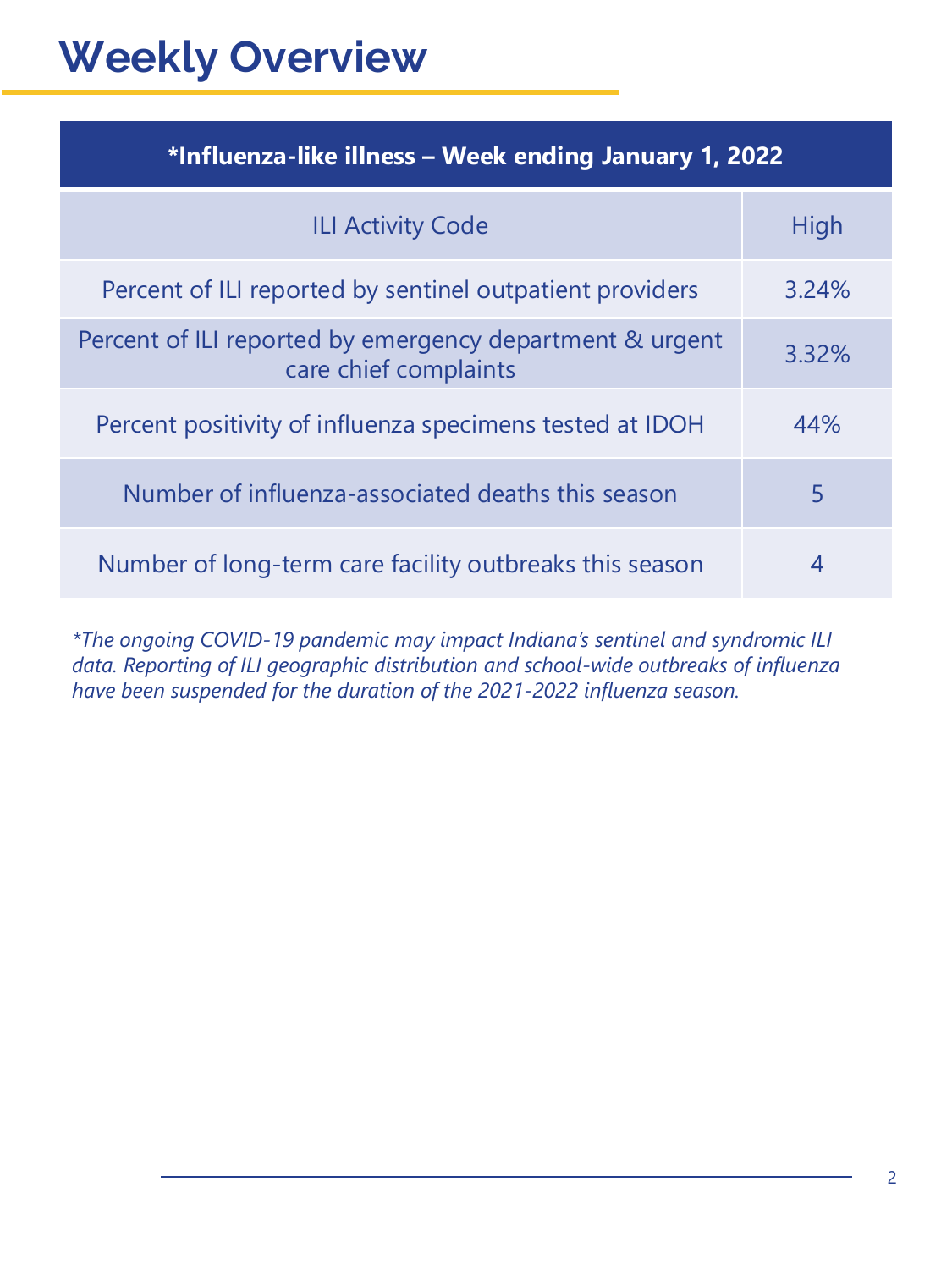# **Sentinel Surveillance System**

Data are obtained from sentinel outpatient providers participating in the U.S. Outpatient Influenza-like Illness Surveillance Network (ILINet). Data are reported on a weekly basis for the previous Morbidity and Mortality Weekly Report (MMWR) Week by the sentinel sites and are subject to change as sites back report or update previously submitted weekly data. The COVID-19 pandemic may affect healthcare seeking behavior which in turn may impact Indiana's sentinel ILI data

| Percent of ILI Reported by Type of Sentinel Outpatient Facility, Indiana, 2021-2022 Season |                        |                       |                           |
|--------------------------------------------------------------------------------------------|------------------------|-----------------------|---------------------------|
| <b>MMWR Week</b>                                                                           | All Reporters %ILI (n) | Universities %ILI (n) | Non-universities %ILI (n) |
| 52                                                                                         | $3.24\%$ (98)          | $0\%$ (5)             | $3.24\%$ (93)             |
| 51                                                                                         | $3.05\%$ (104)         | $1.9\%$ (6)           | $3.05\%$ (98)             |
| 50                                                                                         | $2.59\%$ (107)         | $12.07\%$ (8)         | $2.43\%$ (99)             |

Percent of ILI Reported by Age Category in Sentinel Outpatient Facilities, Indiana 2021-2022 Season

| Age Category, Years | Total Number of ILI, Week 52 | Percent of ILI, Week 52 |
|---------------------|------------------------------|-------------------------|
| $0 - 4$             | 551                          | 30.1%                   |
| $5 - 24$            | 432                          | 23.6%                   |
| $25 - 49$           | 501                          | 27.4%                   |
| $50 - 64$           | 208                          | 11.4%                   |
| $65+$               | 137                          | 7.5%                    |
| <b>Total</b>        | 1,829                        | 100%                    |

### **Percent of Patients with Influenza-like Illness (ILI) in Provider Clinics, Indiana, 2021-**

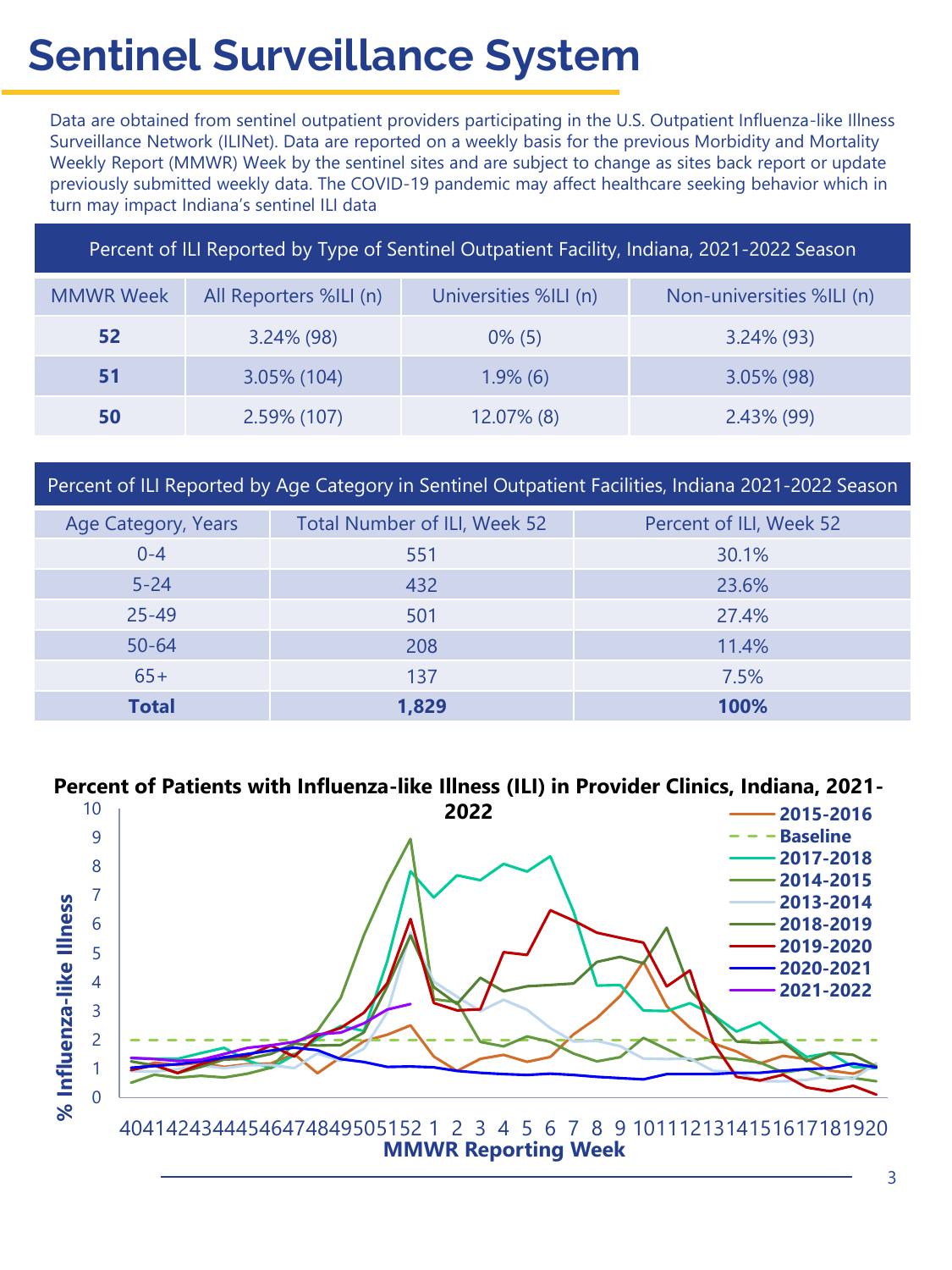### **Syndromic Surveillance System**

Data are obtained from hospital emergency department chief complaint data through the Indiana Public Health Emergency Surveillance System (PHESS). Data are reported on a weekly basis for the previous Morbidity and Mortality Weekly Report (MMWR) Week and are subject to change as hospitals back-report or update previously submitted weekly data. The COVID-19 pandemic may affect healthcare seeking behavior which in turn may impact Indiana's syndromic ILI data.

| Percent of ILI Reported in Emergency Departments & Urgent Cares by District, Indiana, 2021-2022<br>Season |                           |                          |  |
|-----------------------------------------------------------------------------------------------------------|---------------------------|--------------------------|--|
|                                                                                                           | <b>Previous MMWR Week</b> | <b>Current MMWR Week</b> |  |
| Indiana                                                                                                   | 3%                        | 3.32%                    |  |
| <b>District 1</b>                                                                                         | 2.4%                      | 1.98%                    |  |
| <b>District 2</b>                                                                                         | 3.47%                     | 4.27%                    |  |
| District 3                                                                                                | 1.29%                     | 1.15%                    |  |
| District 4                                                                                                | 4%                        | 3.63%                    |  |
| <b>District 5</b>                                                                                         | 3.5%                      | 4.49%                    |  |
| District 6                                                                                                | 3.72%                     | 3.87%                    |  |
| District 7                                                                                                | 2.91%                     | 2.66%                    |  |
| District 8                                                                                                | 3.45%                     | 4.2%                     |  |
| District 9                                                                                                | 4.46%                     | 4.08%                    |  |
| District 10                                                                                               | 2.23%                     | 2.51%                    |  |

**Percent of Patients with Influenza-Like Illness (ILI) Chief Complaint in Emergency** 

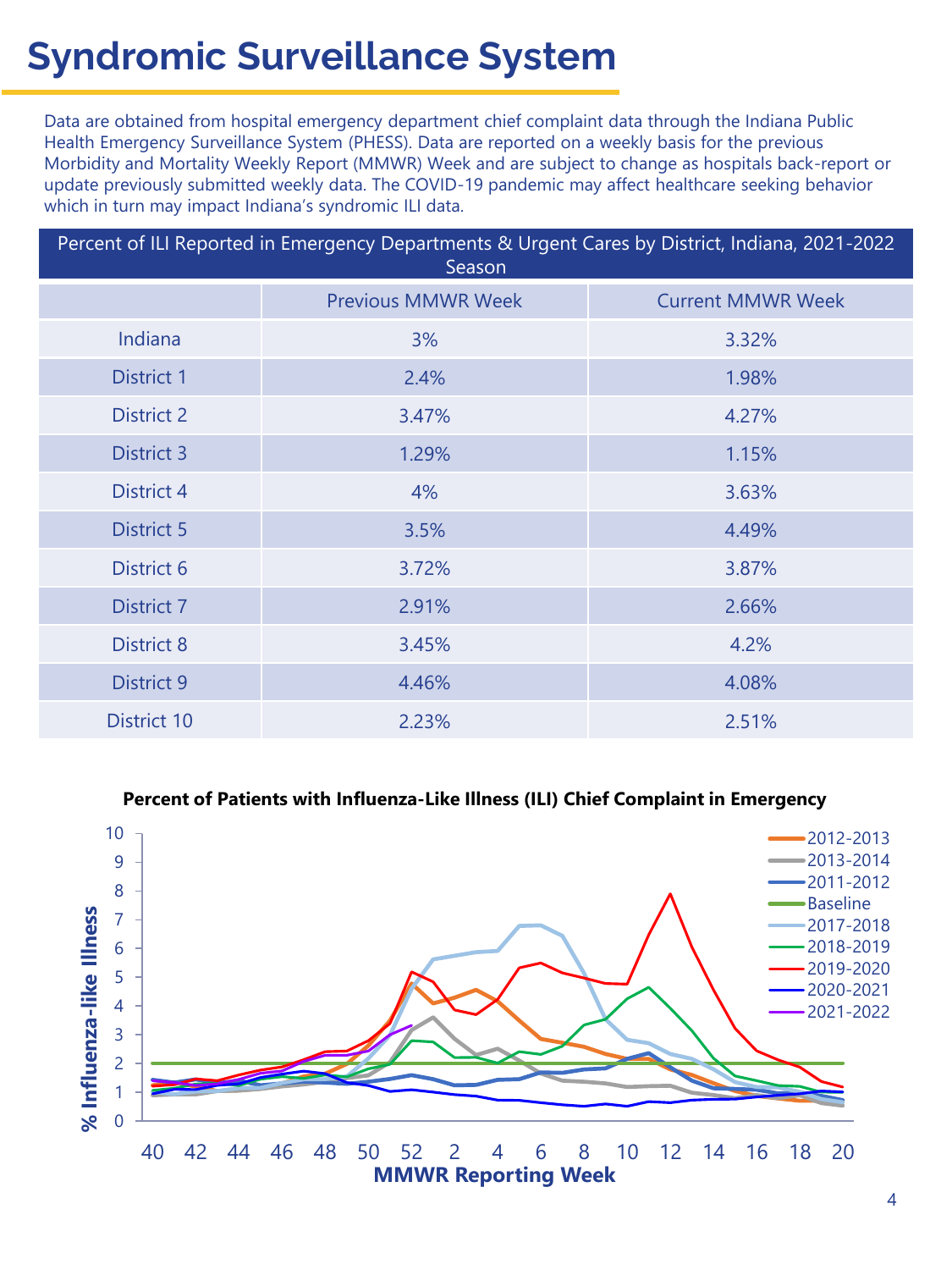### **Influenza-Associated Mortality**

Data are obtained from the National Electronic Disease Surveillance System Base System (NBS). Influenzaassociated deaths are reportable within 72 hours of knowledge; however, not all cases are reported in a timely manner so data in this report are subject to change as additional cases are back-reported.

| Number of Influenza-associated Deaths for all Ages*, Indiana, 2021-2022 Season |              |  |  |
|--------------------------------------------------------------------------------|--------------|--|--|
| Age Category, years                                                            | Season total |  |  |
| $0 - 4$                                                                        |              |  |  |
| $5 - 24$                                                                       |              |  |  |
| $25 - 49$                                                                      |              |  |  |
| $50 - 64$                                                                      |              |  |  |
| $65+$                                                                          |              |  |  |
| <b>Total</b>                                                                   |              |  |  |

\*Due to changes in the reporting rule as of 12/2015, influenza-associated deaths are reportable if either laboratory confirmed or listed as cause of death on death certificate. Therefore, case counts are not directly comparable to previous seasons in which influenza-associated deaths were only reportable by laboratory confirmation.

|        |              | Counties with $\geq$ 5 Laboratory Confirmed Influenza-Associated Deaths for All Ages, 2021-2022 Season |              |
|--------|--------------|--------------------------------------------------------------------------------------------------------|--------------|
| County | Season Total | County                                                                                                 | Season Total |
|        |              |                                                                                                        |              |
|        |              |                                                                                                        |              |

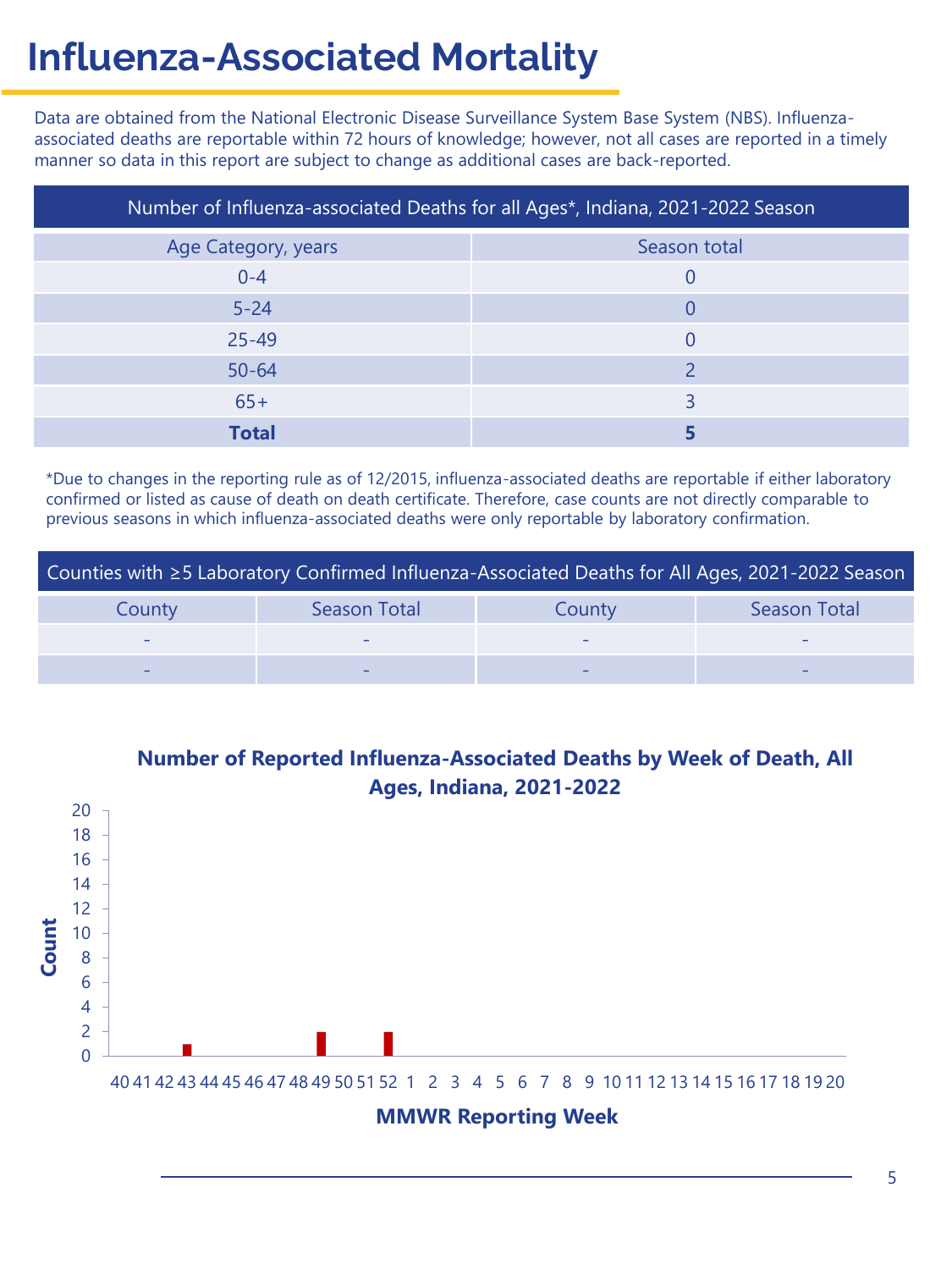# **Virologic Surveillance**

| Circulating Influenza Viruses Detected by IDOH Laboratory*, Indiana, 2021-2022 Season |                |                                                   |                     |                                            |
|---------------------------------------------------------------------------------------|----------------|---------------------------------------------------|---------------------|--------------------------------------------|
|                                                                                       | Week 52        |                                                   | <b>Season Total</b> |                                            |
| <b>PCR Result</b>                                                                     | <b>Number</b>  | Percent of<br><b>Specimens</b><br><b>Received</b> | <b>Number</b>       | Percent of<br>Specimens<br><b>Received</b> |
| 2009 A/H1N1pdm virus                                                                  | $\overline{0}$ | 0%                                                | $\overline{0}$      | 0%                                         |
| Influenza A/H3 seasonal virus                                                         | $\overline{4}$ | 44%                                               | 33                  | 23%                                        |
| Influenza B Yamagata seasonal virus                                                   | $\theta$       | 0%                                                | $\overline{0}$      | 0%                                         |
| Influenza B Victoria seasonal virus                                                   | $\overline{0}$ | 0%                                                | $\overline{0}$      | 0%                                         |
| Influenza B Virus, genotype pending                                                   | $\theta$       | 0%                                                |                     |                                            |
| Influenza negative                                                                    | 5              | 56%                                               | 108                 | 78%                                        |
| Inconclusive                                                                          | $\overline{0}$ | 0%                                                | $\overline{0}$      | $0\%$                                      |
| Unsatisfactory speciment                                                              | $\overline{0}$ | 0%                                                | 1                   | 1%                                         |
| Influenza A unsubtypeable                                                             | $\overline{0}$ | 0%                                                | $\overline{0}$      | 0%                                         |
| Influenza Co-infection                                                                | $\overline{0}$ | 0%                                                | $\overline{0}$      | 0%                                         |
| <b>Total</b>                                                                          | 9              | 100%                                              | 142                 | 100%                                       |

\*Data obtained from the IDOHL via specimens submitted from the ISDH Sentinel Influenza Surveillance System and IN Sentinel Laboratories.

†Unsatisfactory specimens include specimens that leaked in transit, were too long in transit, or were inappropriately

labeled.

<sup>∆</sup> A co-infection of influenza A/H3: influenza 2009 A/H1N1pdm has been detected.

\*\* Seasonal total may include delayed specimens not included in weekly total.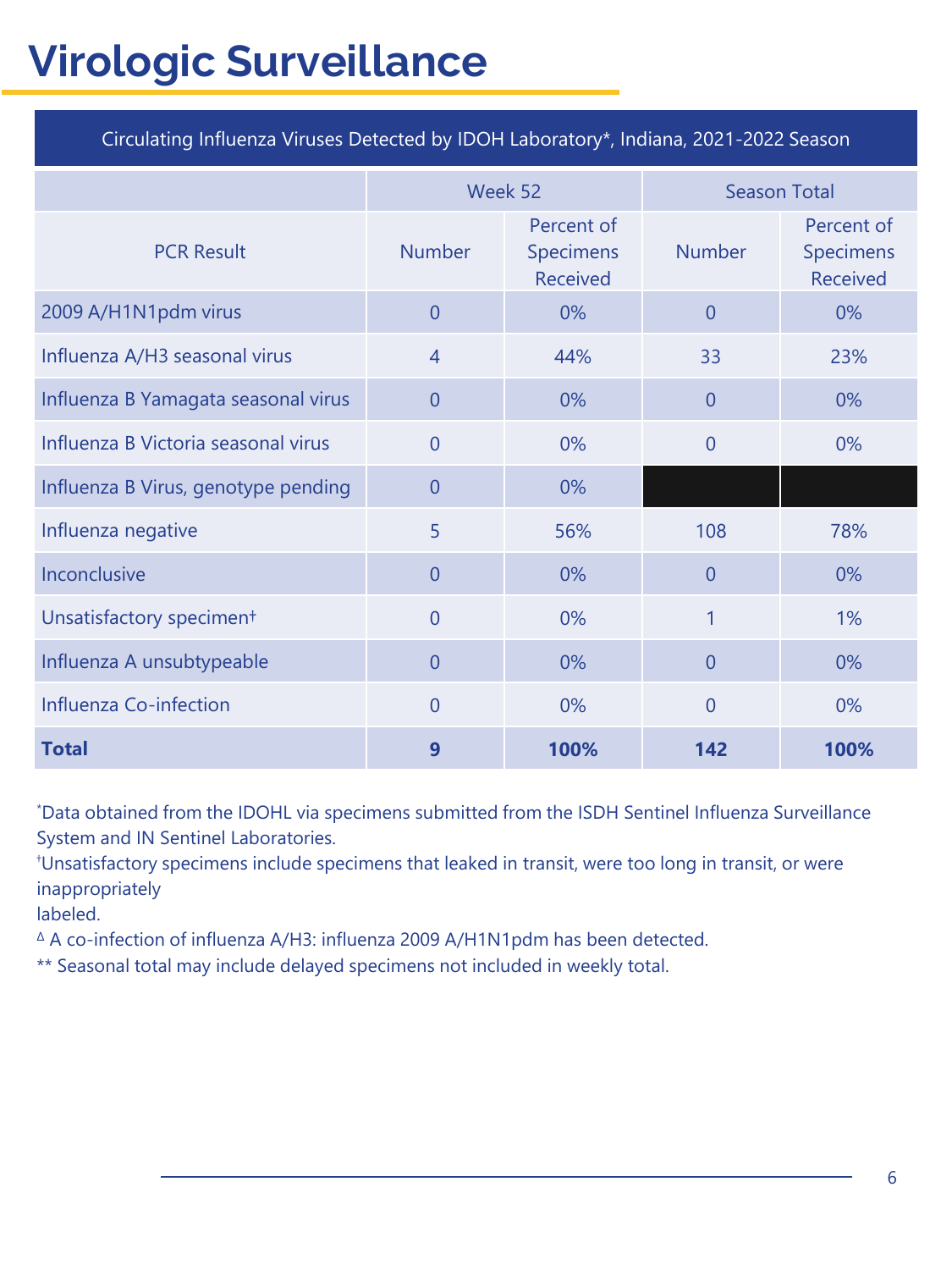# **Virologic Surveillance**

Circulating Non-Influenza Viruses Detected by the IDOH Laboratory, Indiana, 2021-2022 Season

| <b>Result</b>                      | Week 52          | <b>Season Total</b><br>(Since 10/3/21) | <b>Early Surveillance</b><br>$(9/1/21 - 10/2/21)$ |
|------------------------------------|------------------|----------------------------------------|---------------------------------------------------|
| <b>Adenovirus</b>                  | $\overline{0}$   | 9                                      | $\overline{0}$                                    |
| Coronavirus 229E                   | $\overline{0}$   | 5                                      | 1                                                 |
| Coronavirus HKU1                   | $\overline{0}$   | $\overline{0}$                         | $\overline{0}$                                    |
| <b>Coronavirus NL63</b>            | $\overline{0}$   | $\overline{0}$                         | $\overline{0}$                                    |
| Coronavirus OC43                   | $\overline{0}$   | $\overline{2}$                         | $\overline{0}$                                    |
| <b>Enterovirus NOS</b>             | $\overline{0}$   | $\overline{0}$                         | $\overline{0}$                                    |
| Enterovirus/Rhinovirus             | $\overline{0}$   | 6                                      | $\overline{2}$                                    |
| Human Metapneumovirus              | $\overline{0}$   | $\overline{0}$                         | $\overline{0}$                                    |
| Parainfluenza 1 Virus              | $\overline{0}$   | $\overline{0}$                         | $\overline{0}$                                    |
| Parainfluenza 2 Virus              | $\overline{0}$   | 1                                      | $\overline{0}$                                    |
| Parainfluenza 3 Virus              | $\overline{0}$   | $\overline{2}$                         | $\overline{0}$                                    |
| Parainfluenza 4 Virus              | $\overline{0}$   | 1                                      | $\overline{0}$                                    |
| <b>Rhinovirus</b>                  | $\overline{0}$   | $\overline{0}$                         | $\overline{0}$                                    |
| <b>Respiratory Syncytial Virus</b> | $\overline{0}$   | 9                                      | 1                                                 |
| SARS-Coronavirus-2 <sup>++</sup>   | $\Omega$         | 9                                      | $\Omega$                                          |
| <b>Total</b>                       | $\boldsymbol{0}$ | 44                                     | $\boldsymbol{4}$                                  |

††This number only includes a subset of SARS-CoV-2 specimens tested at IDOHL. These specimens are screened for both influenza and SARS-CoV-2.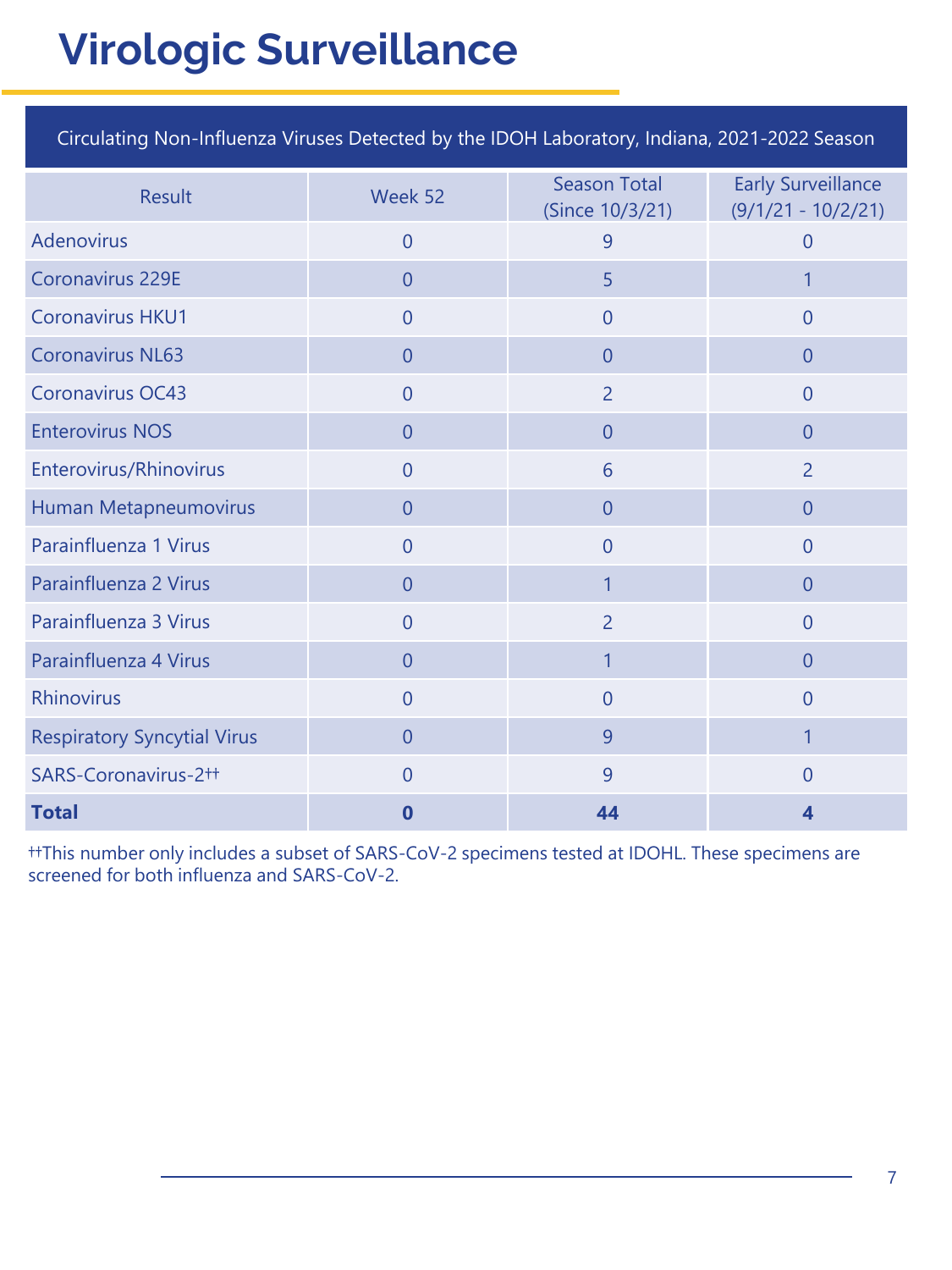# **Virologic Surveillance Graph**

### **Indiana Department of Health Virology Laboratory Influenza Submissions, Week Ending January 1, 2022**

**Indiana Department of Health Virology Laboratory Influenza Submissions [week ending January 1, 2022]**